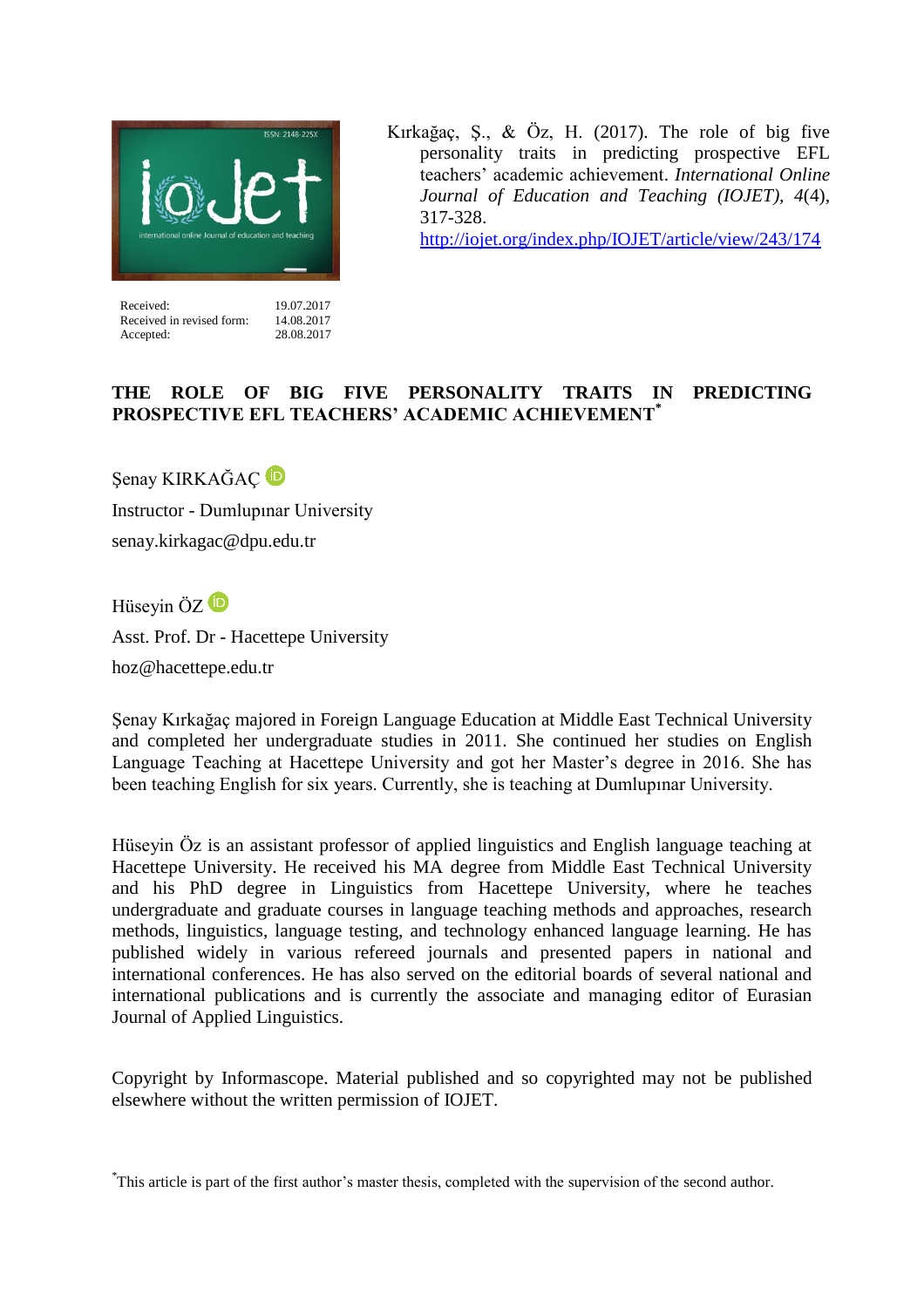# **THE ROLE OF BIG FIVE PERSONALITY TRAITS IN PREDICTING PROSPECTIVE EFL TEACHERS' ACADEMIC ACHIEVEMENT**

Şenay KIRKAĞAÇ

[senay.kirkagac@dpu.edu.tr](mailto:senay.kirkagac@dpu.edu.tr)

## Hüseyin ÖZ

## [hoz@hacettepe.edu.tr](mailto:hoz@hacettepe.edu.tr)

## **Abstract**

This study sought to find out the possible relationships between personality traits and academic achievement of prospective English as a Foreign Language (EFL) teachers. A total of 200 university students from a major state university voluntarily participated in the study. Data were collected through the International Personality Item Tool (IPIP) and the self-reported grade-point average (GPA). The tool was designed to determine the dominant personality trait(s) of the participants within the scope of Big Five Personality Traits; that is, conscientiousness, extraversion, agreeableness, openness and neuroticism. In line with the literature the results revealed that there were statistically significant relationships between the participants' personality traits and academic achievement. Specifically, conscientiousness, openness and agreeableness were the personality traits that positively and significantly correlated with academic achievement. Furthermore, in order to find out the predictive effects of the personality traits on academic achievement, the multiple regression analyses were conducted. According to the results of the analyses, personality traits were able to predict 17% of the academic achievement, with openness being the strongest determinant. Conscientiousness followed openness while three other traits failed to predict academic achievement of the participants.

*Keywords*: EFL, teacher education, personality traits, academic achievement, prospective English teachers

## **1. Introduction**

The growing interest of researchers in the individual differences during the 20th century has led to the rise of many theories covering individual differences. Some of these theories have dealt with issues such as anxiety, gender, age or attribution. However, when individual differences are regarded, personality is often one of the first constructs associated with these differences. Essentially, it covers all the features and deeds that make people as they are. It was also defined as "individuals' characteristic patterns of thought, emotion and behavior together with the psychological mechanisms – hidden or not – behind those patterns" (Funder, 2001, p. 2). As it is one of the most critical individual differences, it has been studied extensively and thoroughly (Busato, Prins, Elshout, & Hamaker, 2000; Komarraju & Karau, 2005). As a result, numerous models, theories and approaches have been created in an attempt to find out how personality traits work in different settings. The main rationale for the rise of personality models and theories lays on the fact that many researchers (e.g., Barratt, 1995; Blickle, 1996; Farsides & Woodfield, 2003) claimed that personality had an effect on the way learners accumulate and process information. More specifically, Chamorro-Premuzic and Furnham (2003a, 2003b, 2004, 2005) alleged that personality traits could

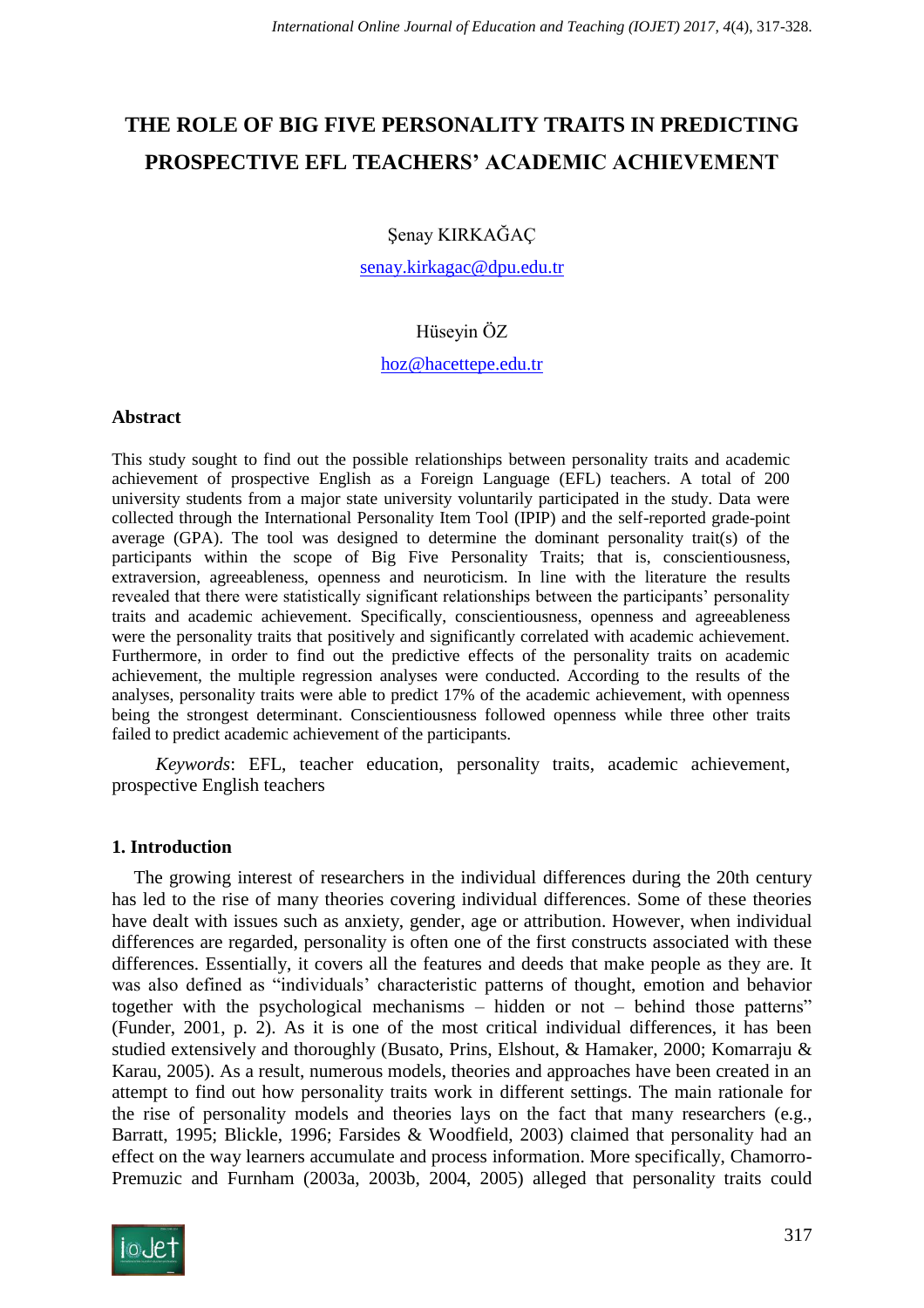determine academic outcomes together with the intelligence factor. Existence of a great number of studies on the impact of personality traits on learning encouraged contemporary researchers to dig into other links between personality traits and learning. However, only a couple of studies tried to enlighten these links from prospective EFL teachers' point of view. The present study, therefore, aimed at finding out the possible relationships between personality traits and academic achievement of the prospective EFL teachers.

## **2. Literature Review**

## **2.1. The Big Five Personality Traits Model**

As personality is found out to make a difference in academic achievement (Chamorro-Premuzic, & Furnham, 2006; Conrad & Patry, 2012; Noftle & Robins, 2007), certain models, theories and approaches have been developed to uncover the possible effects of personality on learning. The Big Five Personality Traits Model stood out for many reasons. To begin with, these five traits, i.e. openness to experience, conscientiousness, extraversion, agreeableness and neuroticism, overlap perfectly with the studies that include more or less traits than those in the Big Five Personality Traits Model. Verhoeven and Vermeer (2002) stated that these five traits are "dynamic but nevertheless relatively stable dispositions and indicators of personal needs" (p. 373). Additionally, the model uses terms that can be used universally. In other words, it creates a common jargon for the researchers working on personality.

With the help of The Big Five Personality Traits, earlier studies found out promising results between personality traits and academic achievement. For example, Chamorro-Premuzic and Furnham (2003) discovered that conscientiousness was a strong and determinant predictor of learners' performance in exams. Similarly, Bipp, Steinmayr, and Spinath (2008) discovered an inverse relationship between conscientiousness and work avoidance orientation. Furthermore, in his study about the relationships between personality traits and SAT scores of the learners, Conard (2006) found out that learners who were high in conscientiousness tended to have higher SAT scores. More recently, Feyter, Caers, Vigna and Berings (2012) observed a strong link between conscientiousness and academic motivation and also academic performance.

As openness refers to being intellectually inquisitive and having a strong desire to have variety (Komarraju & Karau, 2005), a great number of studies (Busato, Prins, Elshout, & Hamaker, 1999; Busato et al., 2000; Chamorro-Premuzic & Furnham, 2003a; Zhang, 2002; 2003) associated it with higher achievement. In line with the earlier studies, Bidjerano and Dai (2007) found out that learners having high levels of openness made better use of time management and effort regulation, which led academic success. Farsides and Woodfield (2003) stated that openness was one of the traits that predicted final grades. However, several scholars (Busato et al., 2000; Chamorro-Premuzic & Furnham, 2003; Gray & Watson, 2002; Furnham & Monsen, 2009) warned that the results regarding openness varied in different settings.

Extraversion is another personality trait that needs a closer look. Essentially, it is "characterized by sociability, spontaneity and adventurousness" (Clark & Schroth, 2010, p.20). Therefore, it was claimed that it might have both facilitative (e.g. Poropat, 2009) and inhibitive effects (e.g., De Raad & Dchouwenburg, 1996; Feyter, Caers, Vigna, & Berings, 2012) on academic achievement and performance.

Similar to extraversion, the links between agreeableness and academic achievement are not always consistent and statistically significant. Although there are a number of studies that found out positive relationships between academic achievement of the learners (Duckworth

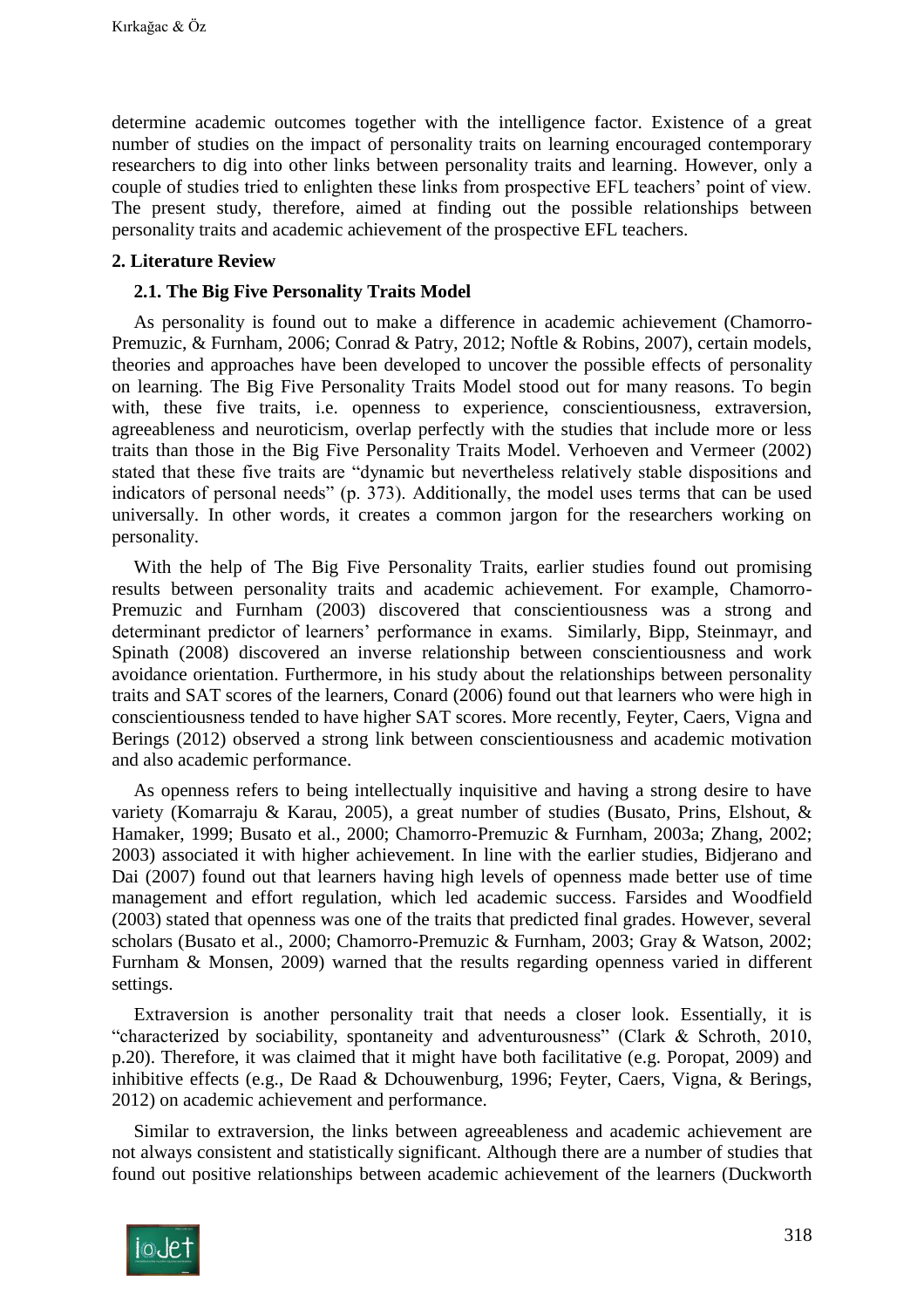& Seligman, 2005; Farsides & Woodfield, 2003; Furnham, Zhang, & Chamoro, 2006; Lounsbury, Sundstrum, Gibson, & Loveland, 2003b; Zhang, 2002; 2003), Hakimi, Hejazi, and Lavasani (2011) found out that agreeableness did not have a predictive role in academic achievement.

The last one of the big five personality traits, neuroticism is defined as "individual differences in one's disposition towards constructing, perceiving and feeling realities in threatening, disturbing or problematic ways" (Hakimi et al., 2011, p. 837). Due to its nature, neuroticism was negatively associated with academic achievement (Duff, Boyle, Dunleavy, & Ferguson, 2004; Laidra, Pullmann, & Allik, 2007; Lounsbury et al., 2003a; Mathews & Zeidner, 2004). In line with the earlier studies, Furnham and Monsen (2009) hypothesized that neuroticism and academic performance were negatively correlated due to the fact that the stress level that neurotic learners experienced was much higher than the facilitating level.

## **3. Methodology**

## **3.1. Research Design**

This study was conducted with a quantitative research design and survey methodology. No manipulation of the environment or the participants was required. As in many quantitative research designs, participants of the study were expected to provide data with the help of the instrument in their natural education settings where no intervention was planned or utilized.

## **3.2. Setting and Participants**

Data for this study were collected from students (*N*=200; female: 159; 79.5%; male: 41; 20.5%) enrolled in an English as a Foreign Language (EFL) teacher education program at a major state university. Convenience sampling technique, a well-known non-probability sampling technique in language studies, was used in selecting the participants for the study.

#### **3.3. Measures**

In addition to a self-report measure of participants' current GPA, Goldberg's International Personality Item Pool (2001) was used. The 50-item tool consists of two sections called Personality Traits and Global Personality Traits. It has a Likert-Scale design with responses from 1, referring to "very inaccurate of me", to 5, meaning "very accurate of me". Depending on the answers of the participants, the measure was intended to reveal the dominant personality trait(s) according to the Big Five Personality Traits Model. The reliability analysis based on the current data was also computed and provided below.

|                          | Cronbach Alpha | N of Items |
|--------------------------|----------------|------------|
| <b>Conscientiousness</b> | .69            | 10         |
| <i><b>Openness</b></i>   | .79            | 10         |
| <b>Extraversion</b>      | .74            | 10         |
| <b>Agreeableness</b>     | .63            | 10         |
| <b>Neuroticism</b>       | .83            | 10         |
| <b>Total</b>             | .78            | 50         |

Table 1. *Reliability values of Goldberg's international personality item pool*

The internal consistency of the five subscales ranged from  $\alpha = 83$  to  $\alpha = .63$  (conscientiousness .69, openness .79, extraversion .74, agreeableness .63, neuroticism .83)

## **3.4. Data Collection and Analysis**

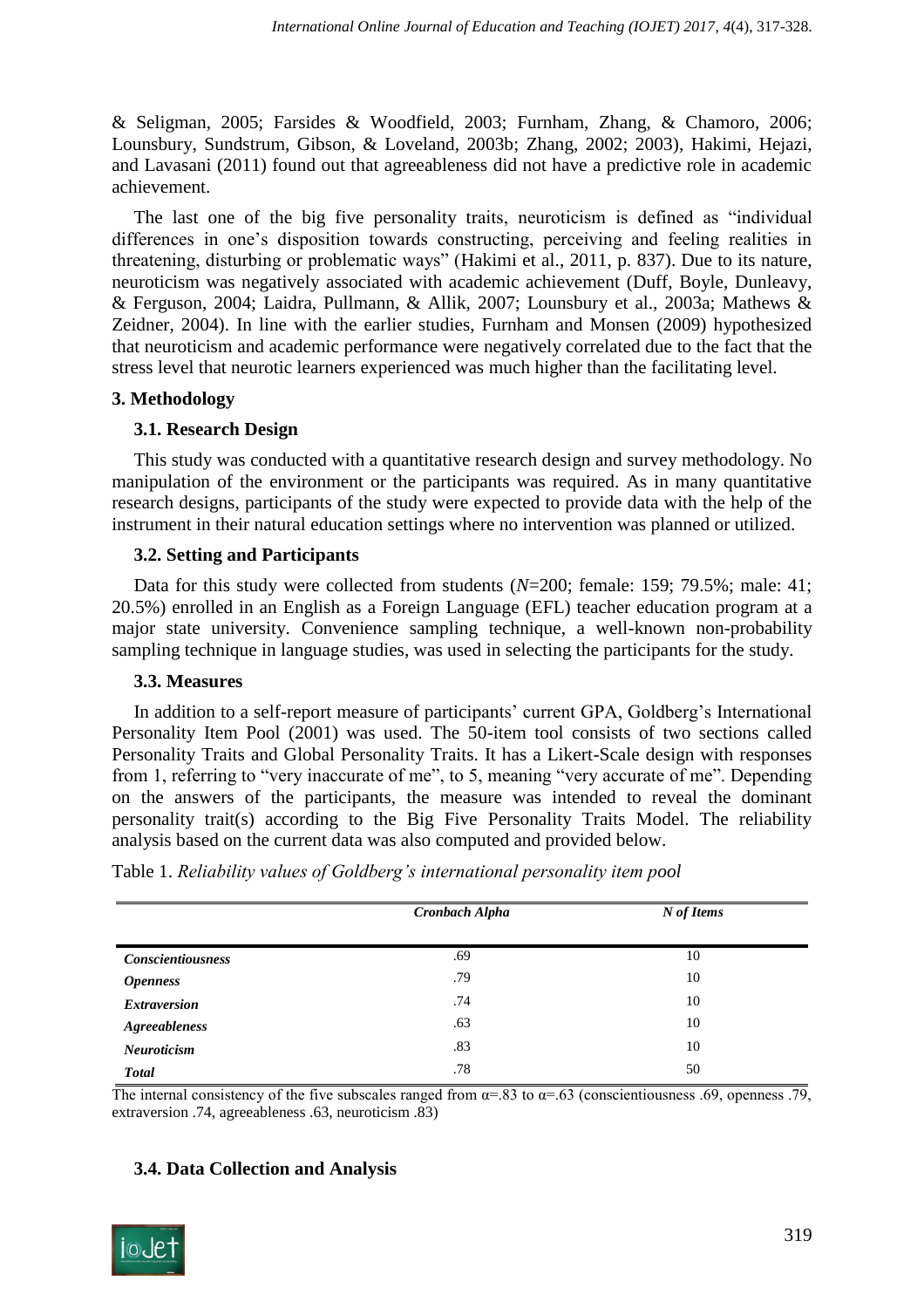The present study was conducted with prospective English language teachers at a major state university in Ankara. Before data collection, all necessary permissions were taken from the Ethics Commission of the university. In addition, all participants were given a consent form, through which they were informed that it was a voluntary survey and that they were free to stop participating at any time they wanted. In order to see the probable relationships between personality traits and academic achievement, some statistical analyses were conducted with the help of IBM SPSS Statistics 20. Given that the data were normally distributed and necessary assumptions were met, the Pearson-Product Moment Correlation test was conducted to find out whether there were any relationships between Big Five personality traits and academic achievement. In addition, multiple regression analysis was carried out to explore the predictive power of the personality traits. Among several other methods of multiple regression, enter method was used for the current study.

#### **4. Results**

The present study investigated the relationships between personality traits and academic achievement. Additionally, the study sought the role of personality traits in predicting the academic achievement of pre-service EFL teachers.

As the data met the major requirements of certain assumptions such as normality, linearity, multicollinearity and homogeneity of variance, parametric tests specifically correlation and regression tests could be run.

The Pearson-product moment correlation test was run in order to reveal the relationship between academic achievement and Big Five personality traits. The intercorrelation of the Big Five personality traits and GPA of the participants were presented below.

|                     |                            |          |          | 2 |          | 3 |          |           | 5 | 6 |
|---------------------|----------------------------|----------|----------|---|----------|---|----------|-----------|---|---|
| 1 GPA               | <b>Pearson Correlation</b> |          |          |   |          |   |          |           |   |   |
| 2 Conscientiousness | <b>Pearson Correlation</b> | $.315**$ | 1        |   |          |   |          |           |   |   |
|                     | $Sig. (2-tailed)$          | .000     |          |   |          |   |          |           |   |   |
| 3 Openness          | <b>Pearson Correlation</b> | $.331**$ | $.323**$ |   |          |   |          |           |   |   |
|                     | $Sig. (2-tailed)$          | .000     | .000     |   |          |   |          |           |   |   |
| 4 Agreeableness     | <b>Pearson Correlation</b> | $.214**$ | $.326**$ |   | $.437**$ |   |          |           |   |   |
|                     | $Sig. (2-tailed)$          | .002     | .000     |   | .000     |   |          |           |   |   |
| 5 Extraversion      | <b>Pearson Correlation</b> | .132     | $.170*$  |   | $.390**$ |   | $.375**$ |           |   |   |
|                     | $Sig. (2-tailed)$          | .065     | .019     |   | .000     |   | .000     |           |   |   |
|                     | <b>Pearson Correlation</b> | .044     | $-145*$  |   | $-.119$  |   | $-.009$  | $-.338**$ |   |   |
| 6 Neuroticism       | $Sig. (2-tailed)$          | .539     | .047     |   | .104     |   | .897     | .000      |   |   |

Table 2. *The intercorrelation of the big five personality traits and GPA*

As seen in the table, several positive correlations existed between GPA and Big Five personality traits; that is, openness, conscientiousness, extraversion, agreeableness and neuroticism; coefficients ranging from .214 to .331 (*p*<.01).

The results of Pearson-product moment correlation test indicated that conscientiousness as one of the Big Five personality traits was positively and significantly correlated with academic achievement of the participants,  $r = .315$ ,  $p < .01$ . In addition, there was a significant and positive correlation between openness and academic achievement of the participants according to the result of the correlation analysis,  $r = .33$ ,  $p < .01$ . Finally, there was a statistically significant and positive correlation between academic achievement of the

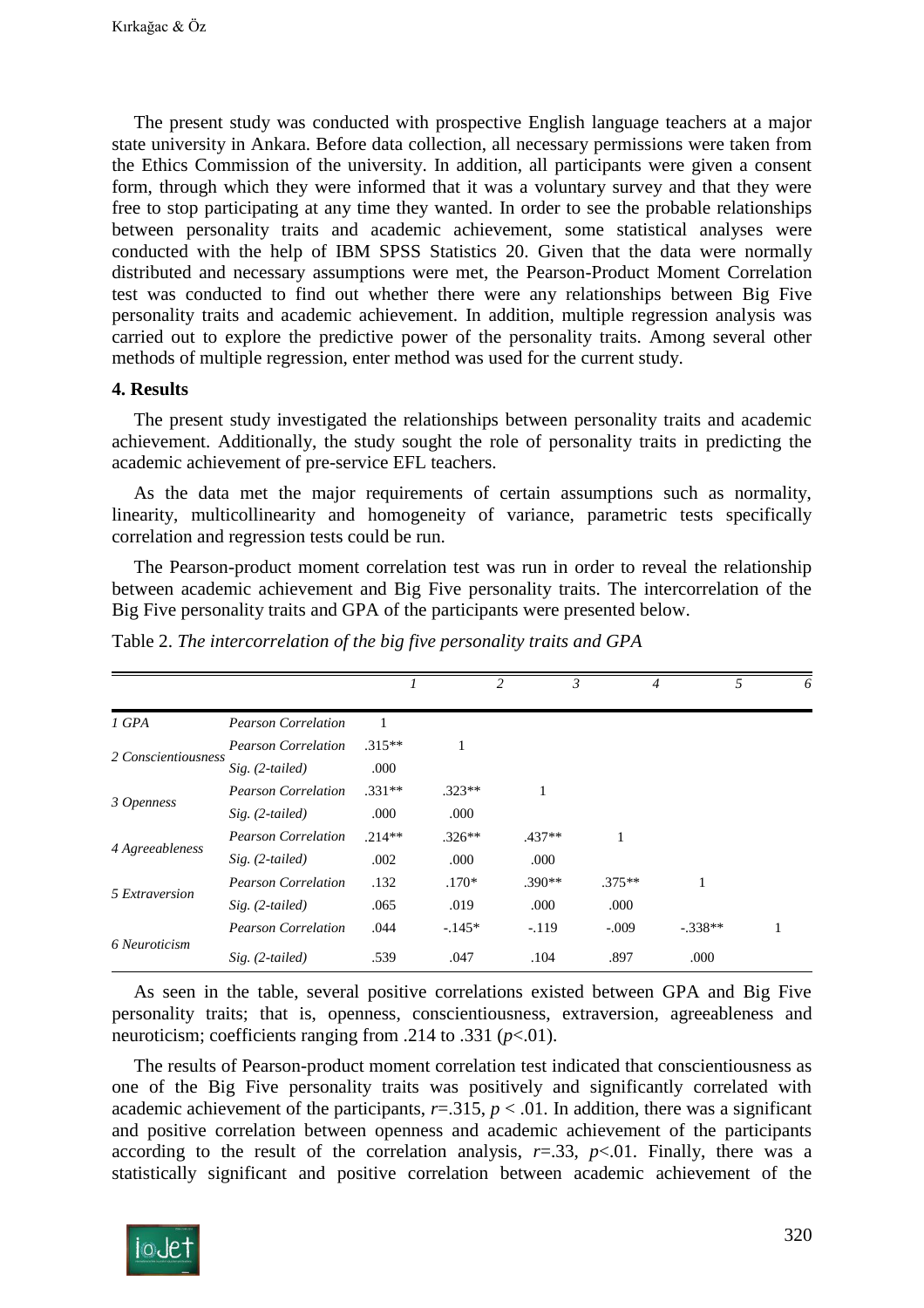participants and their agreeableness, *r*=.215, *p*<.01. However, no statistically significant relationships were found between academic achievement and extraversion, *r*=.132, *p*=.65. Contrary to common belief in literature, no negative correlations existed between neuroticism and academic achievement, *r*=.044, *p*=.53.

The second part of the study included multiple regression analysis. The main aim of this analysis was to observe the predictive effects of the personality traits on academic achievement of the participants. Thus, Big Five personality traits were entered to see the effects of Big Five personality traits on GPA. Table 3 below shows the results of the multiple regression analysis.

| <b>Model</b> |                          |         | <b>Unstandardized Coefficients</b> | <b>Standardized</b><br>Coefficients |           | Sig. |  |
|--------------|--------------------------|---------|------------------------------------|-------------------------------------|-----------|------|--|
|              |                          | B       | <b>Std. Error</b>                  | <b>Beta</b>                         |           |      |  |
|              | (Constant)               | 1.987   | .248                               |                                     | 8.010     | .000 |  |
| 1            | <b>Conscientiousness</b> | .128    | .042                               | .230                                | $3.046**$ | .003 |  |
|              | <i><b>Openness</b></i>   | .162    | .046                               | .285                                | $3.509**$ | .001 |  |
|              | <b>Agreeableness</b>     | $-.005$ | .053                               | $-.007$                             | $-.089$   | .929 |  |
|              | <b>Extraversion</b>      | .002    | .041                               | .005                                | .060      | .952 |  |
|              | <b>Neuroticism</b>       | .049    | .032                               | .113                                | 1.514     | .132 |  |

Table 3. *Multiple regression analysis results*

Multiple  $R = .42$  $R^2 = .17$  $= .17$  Adjusted  $R^2 = .15$ 

 $*$ *\*p* < .01

As it can be seen from the table above, after all variables were entered into the equation, Multiple R appeared to be .42 ( $p$ < .01). When the Beta values were examined, it was found out that Conscientiousness and Openness were able to predict GPA grades of the participants positively and significantly ( $\beta$  =.23 and  $\beta$ =.28 respectively,  $p$ <.01). In addition, the predictive power of Openness was stronger than that of Conscientiousness. The results demonstrated that other three personality traits failed to predict academic achievement of the participants  $(p>0.05)$ . Thus, the multiple regression analysis results indicated that personality traits, specifically Conscientiousness and Openness were able to explain 17% of the variance in participants' GPA.

## **5. Discussion**

The present study aimed at finding out the potential links between personality traits and academic achievement. The results of the current study indicated that personality and academic achievement were closely and significantly correlated. Specifically, Openness, Agreeableness and Conscientiousness were the personality traits which correlated significantly with academic achievement of the participants. In addition, personality traits all together were able to predict 17% of the variance in GPA grades. Openness and Agreeableness were the two personality traits which led to statistically significant changes in GPA of the participants.

The results of the study were in line with the literature. The previous studies also alleged that personality traits were always influential factors in foreign language teaching (Dörnyei, 2005). It affected not only behaviors of the individuals but also attitudes and emotions towards certain issues (Hogan, Hogan, & Roberts, 1996). Therefore, lots of researchers conducted studies on the concept of personality and related it to language learning (e.g., Chamorro-Premuzic & Furnham, 2004; Rinderman & Neubauer, 2001; O'Connor &

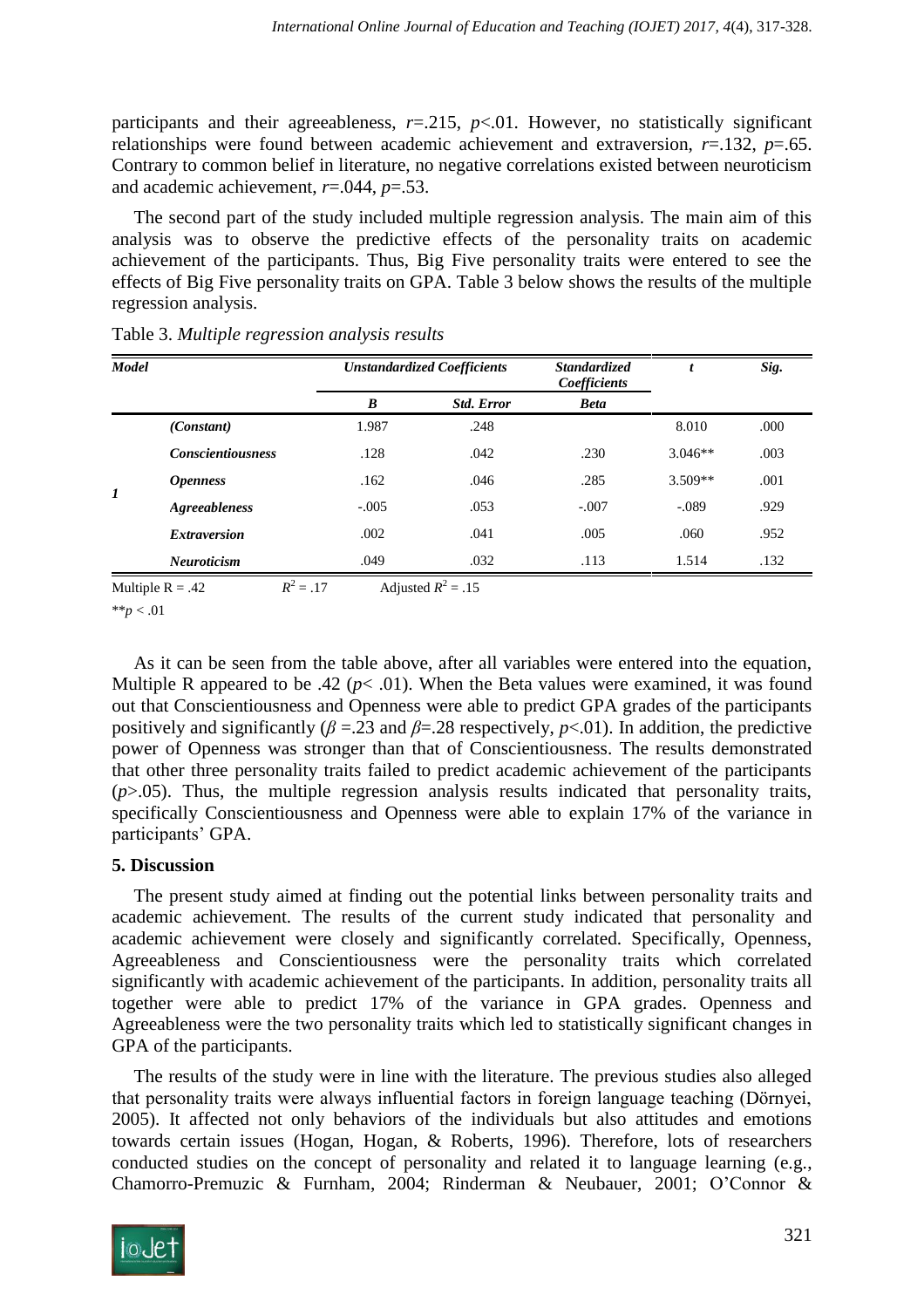Paunonen, 2007). Chamorro-Premuzic and Furnham (2003a), for instance, claimed that personality and academic performance were positively and significantly associated. Similarly, it was also asserted that personality could predict academic achievement significantly (Farsides & Woodfield, 2003). Hakimi et al. (2011) also found out that personality traits were able to predict 48% of academic achievement, which showed the power of personality traits on academic achievement.

As the results revealed, Openness had statistically significant relationships with academic achievement of the participants. It also had the biggest predictive power among other personality traits. The results of the both correlation and regression analyses were in line with the earlier research. To illustrate, Farsides and Woodfield (2003) stated that Openness had a predictive power on the final grades of the participants. Similarly, another study by Komarraju and Karau (2005) indicated that open learners tended to attend classes more regularly and these learners were more achievement-oriented compared to non-open learners. The results of Öz's study (2015) supported the previous studies by claiming that there was a link between Openness and powerful goal orientations, which fostered learning. Many other scholars (e.g., Ackerman & Heggenstad, 1997; Busato et al., 2000; Lounburry et al., 2003) also suggested that use of such techniques helped open learners to succeed more.

Conscientiousness has always been regarded as one of the strongest predictors of academic achievement (Cheng & Ickles, 2009; Diseth, 2003; Feyter et al., 2012). In line with the studies, Conscientiousness followed openness in terms of the correlation value and predictive power. A strong correlation existed between conscientiousness and academic achievement. It was also able to statistically predict academic achievement. Aligned with the results of the current study, Chamorro-Premuzic and Furnham (2003a) claimed that Conscientiousness was able to predict exam performance of the participants. Similarly, in his study on the effects of personality traits on SAT scores, Conard (2006) found out that Conscientiousness was associated with academic performance and academic motivation. Another study by Hakimi et al. (2011) discovered that Conscientiousness was able to predict the variance in academic achievement. When the results of the earlier studies and the nature of Conscientiousness as a personality trait were taken into account, it was quite rational to expect such results.

The results of the present study also showed a positive relationship between Agreeableness and academic achievement. The correlation between academic achievement and Agreeableness was statistically significant. However, as the table presented, the link was not as striking as it was in Conscientiousness and Openness. Parallel to the current results, earlier studies found out positive links between Agreeableness and academic achievement. Farsides and Woodfield (2003), for instance, asserted that Agreeableness and school grades were positively associated. Similarly, the results of Zhang's study (2002) stated that agreeable learners focused on higher grades compared to non-agreeable peers. Yet, as opposed to the results of the correlation analysis, multiple regression analysis indicated that Agreeableness failed to make statistically significant difference in the variance of GPA of the participants. Although the correlation between agreeableness and academic achievement was significant, agreeableness was not a statistically significant predictor of GPA. In line with this result, certain studies (e.g., Hakimi et al., 2011) claimed that despite the existence of the positive correlation, Agreeableness could not predict GPA or academic achievement of the participants. When both results are taken into account, it can be inferred that Agreeableness is a personality trait that needs closer examination.

The results of the correlation analysis indicated that there were neither positive nor negative relationships between Extraversion and GPA of the participants. Similarly, multiple

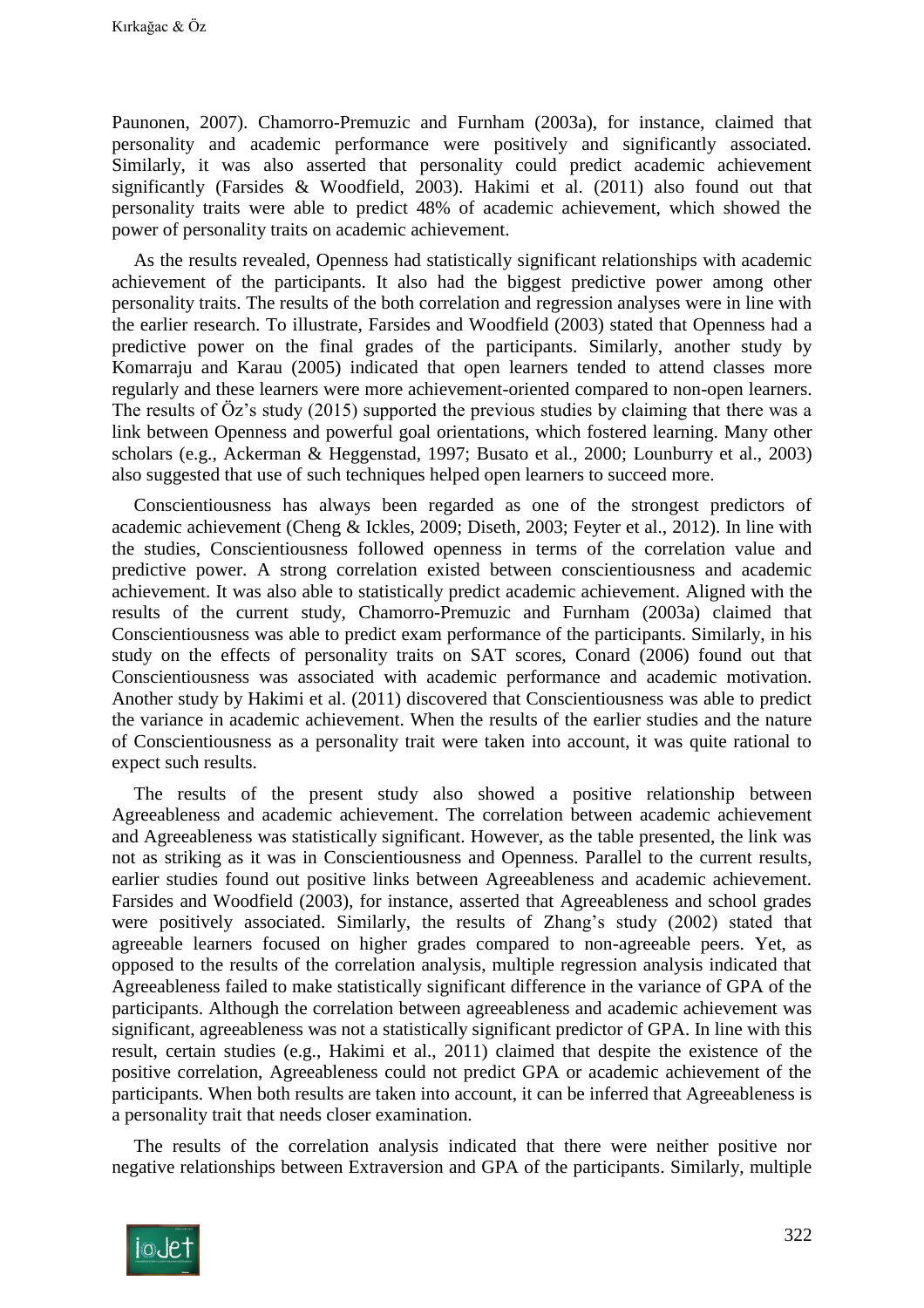regression analysis did not find out any predictive effects of Extraversion on GPA. As Duff et al. (2004) stated, nature of the Extraversion led inconclusive results. That is, extraversion included some features such as being socially active, having desires to contact with other people, and these features were expected to help learning, especially peer learning. From this point of view, Extraversion was thought to foster learning. Certain studies (e.g., Chamorro & Furnham, 2003a; Hakimi et al., 2011) came up with results indicating positive relationships between academic achievement and Extraversion. However, there were more studies (e.g., Furnham & Monsen, 2009; Furnham, Zhang, & Chamorro, 2006; Hakimi, 2011; Matthews, 1997; O'Connor & Paunomen, 2007; Oswald et al., 2004; Rolfhus & Ackerman, 1996) claiming that Extraversion was negatively associated with academic achievement. Therefore, Extraversion is one of the traits that needs to be approached with care.

Neuroticism has always been associated with negative emotions (Busato et al., 2000), inclination for stress (McCrea & John, 1992) and insecurity (Clark & Schroth, 2010). Thus, many studies (e.g., Hakimi et al., 2011; Komarraju & Karau, 2005; Laidra et al., 2007; Matthews & Zeidner, 2004) demonstrated negative correlations between academic achievement and Neuroticism due to the fact that stress and negative emotions that such individuals experienced hindered learning (Duff et al., 2004).

Different from these results, correlation analysis results of the current study indicated no statistically significant relationships between academic achievement and Neuroticism. Likewise, Neuroticism did not have a negative predictive power on GPA grades of the participants in multiple regression analyses. Although these results were not in line with the studies cited earlier, many studies came up with interesting results with regard to academic achievement and Neuroticism. Komarraju, Karau and Schmeck (2009), for instance, stated that the links between Neuroticism and academic achievement were more multifaceted than labeling Neuroticism as a purely negative trait. In that study, Komarraju et al. (2009) discovered certain positive correlations between Neuroticism and achievement. In line with their study, Bratko et al. (2006) argued that neurotic individuals might also achieve because they possessed certain level of anxiety which might, in fact, facilitate learning at various settings.

Like the results of the current study, various studies (Nguyen et al., 2005; Rosander, Backstrom, & Stenberg, 2011) found out no relationships between academic achievement and Neuroticism. Even though Neuroticism has always been labelled as a trait hindering learning, such results, in a way, may help individuals to come up with the prohibitive effects of Neuroticism.

## **6. Conclusion**

The current study aimed at finding out the possible relationships between Big Five personality traits and academic achievement. In the light of previous studies, several statistically significant relationships among these concepts were expected. Considering the small number of studies conducted with pre-service teachers of English, it was believed that there was a gap in literature. In an attempt to contribute to the literature, data were collected from 200 pre-service teachers of English. IPIP-Five-Factor Markers by Goldberg (2001) was used as the data collection tool. In addition, demographic information such as age, grade and GPA was obtained prior to the questionnaires. After the data collection was over, the data were analyzed with the help of the data analysis software, SPSS 20.0. Correlation and multiple regression analyses were used. The results of the study revealed several significant relationships among personality and academic achievement. To start with, statistically significant relationships between academic achievement and conscientiousness, openness and agreeableness were discovered. However, multiple regression analysis showed that only

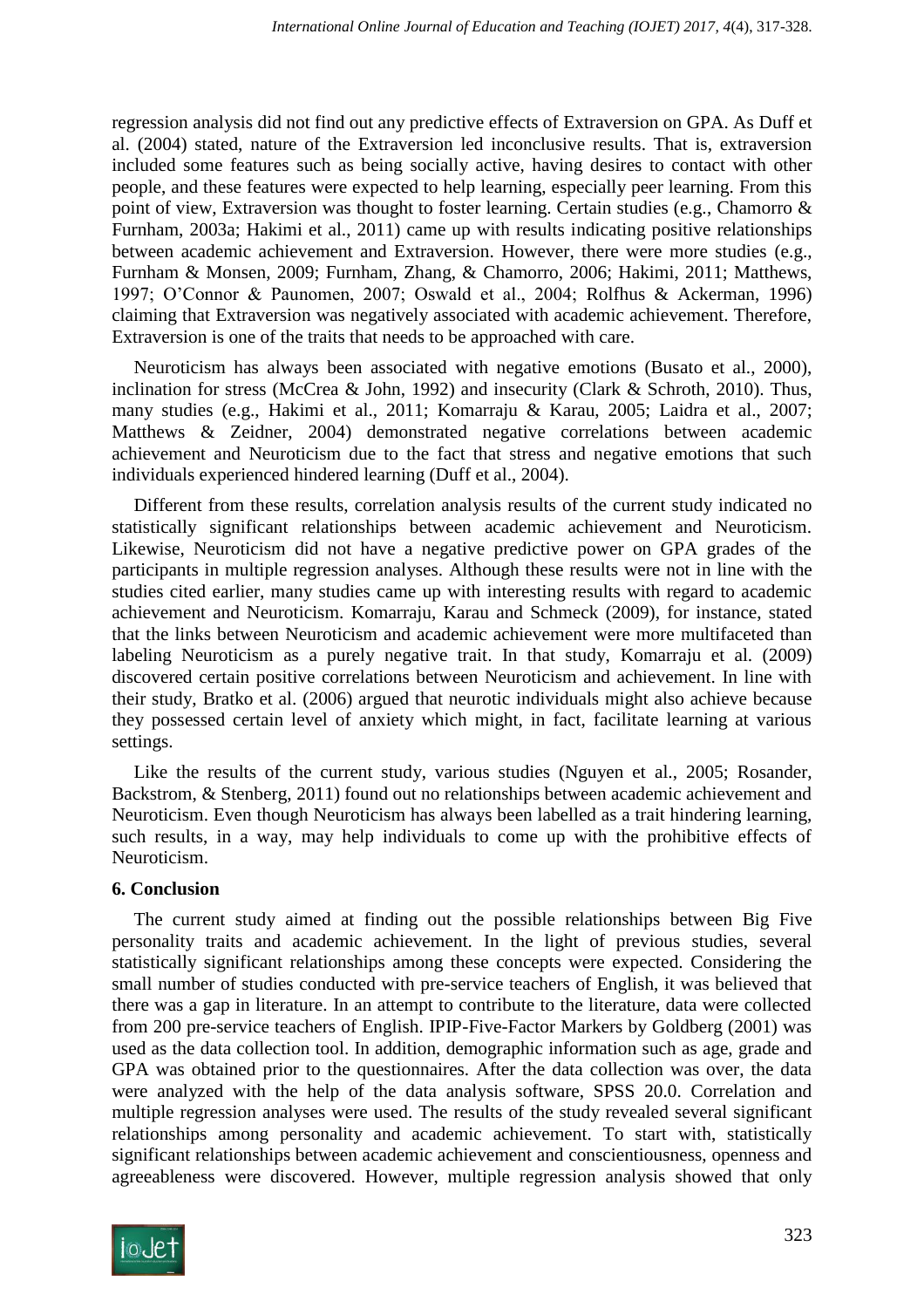conscientiousness and openness were able to predict academic achievement significantly. Finally, overall findings indicated that personality traits predicted 17% of the academic achievement.

The current study aimed at finding out promising relationships in a unique environment with unique participants and as a result, contributing the existing literature. In such an attempt, the study revealed several interesting but promising results for not only educators but also learners. Hopefully, further studies on personality and academic motivation might raise better awareness in learners and create better learning environments.

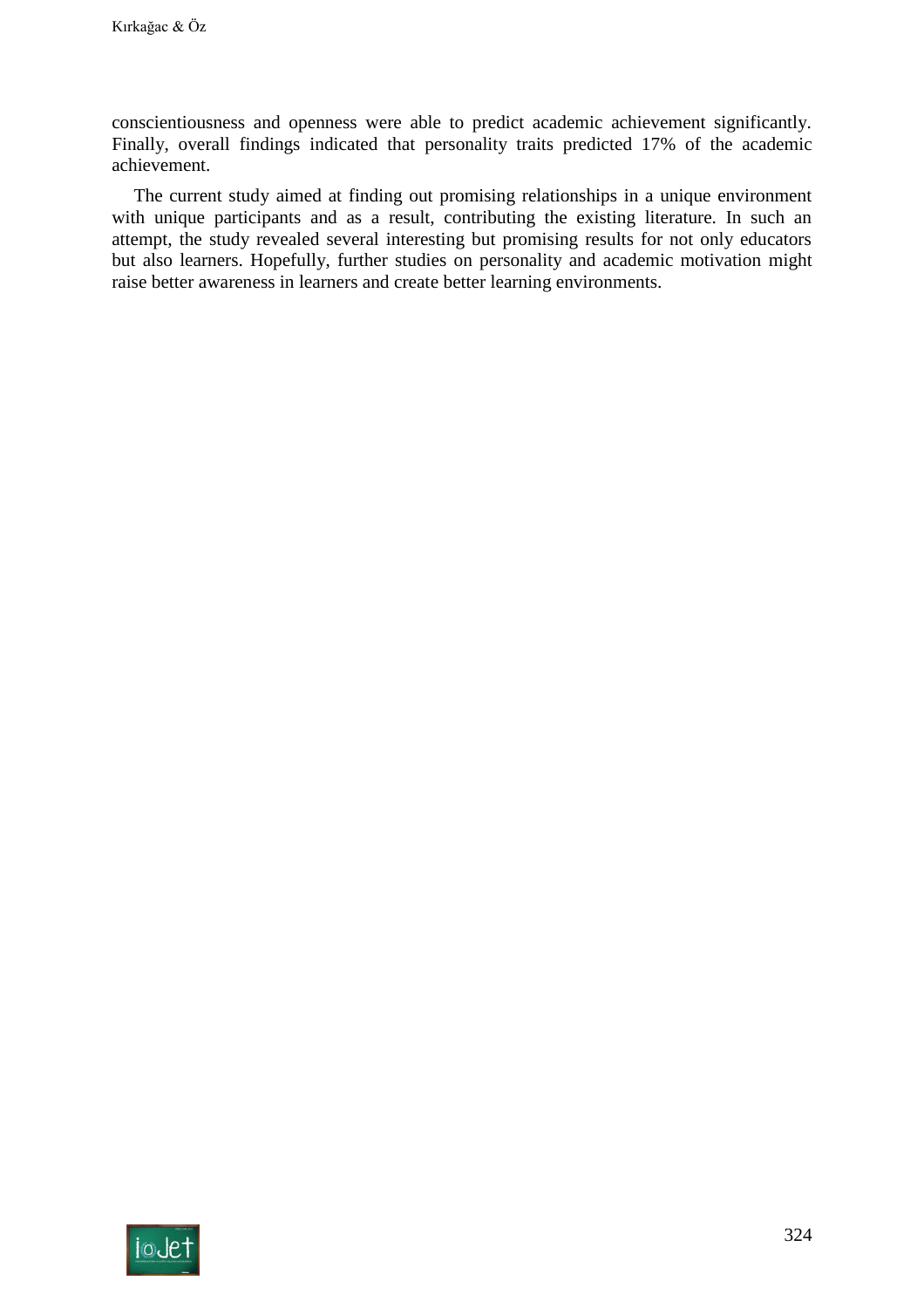## **References**

- Ackerman, P. L., & Heggestad, E. D. (1997). Intelligence, personality, and interests: Evidence for overlapping traits. *Psychological Bulletin*, *121*, 219-245.
- Barratt, E. (1995). History of personality and intelligence theory and research: The challenge. In D. Saklofske, & M. Zeidner (Eds.), *International handbook of personality and intelligence: On individual differences* (pp. 3-13). New York: Plenum.
- Bidjerano, T., & Dai, D. Y. (2007). The relationship between the big five model of personality and self-regulated learning strategies. *Learning and Individual Differences 17*(1), 69-81. https://doi.org/10.1016/j.lindif.2007.02.001
- Bipp, T., Steinmayr, R., & Spinath, B. (2008). Personality and achievement motivation: Relationship among Big Five domain and facet scales, achievement goals, and intelligence. *Personality and Individual Differences, 44*(7), 1454-1464. https://doi.org/10.1016/j.paid.2008.01.001
- Blickle, G. (1996). Personality traits, learning strategies, and performance. *European Journal of Personality, 10,* 337-352.
- Bratko, D., Chamorro, T., & Saks, Z. (2006). Personality and school performance: Incremental validity of self- and peer-ratings over intelligence. *Personality and Individual Differences, 41*(1), 131-142. https://doi.org/10.1016/j.paid.2005.12.015
- Busato, V. V., Prins, F. J., Elshout, J. J., & Hamaker, C. (1999). The relationships between learning styles, the Big Five personality traits and achievement motivation in higher education. *Personality and Individual Differences, 26*(1), 129-140. http://doi.org/cfj6pm
- Busato, V. V., Prins, F. J., Elshout, J. J., & Hamaker, C. (2000). Intellectual ability, learning style, personality, achievement motivation, academic success of psychology students in higher education. *Personality and Individual Differences, 29*(6), 1057-1068. https://doi.org/10.1016/S0191-8869(99)00253-6
- Chamorro-Premuzic, T., & Furnham, A. (2003a). Personality traits and academic performance. *European Journal of Personality, 17*(3), 237-250.
- Chamorro-Premuzic, T., & Furnham, A. (2003b). Personality predicts academic performance: Evidence from two longitudinal university samples. *Journal of Research in Personality, 37,* 319-338.
- Chamorro-Premuzic, T., & Furnham, A. (2004). A possible model for understanding the personality-intelligence interface. *British Journal of Psychology, 95,* 249-264.
- Chamorro-Premuzic, T., & Furnham, A. (2005). *Personality and intellectual competence*. New York: Lawrence Erlbaum.
- Chamorro-Premuzic, T., & Furnham, A. (2008). Personality, intelligence and approaches to learning as predictors of academic performance. *Personality and Individual Differences,* 44(7), 1596-1603. https://doi.org/10.1016/j.paid.2008.01.003
- Cheng, W., & Ickes, W. (2009). Conscientiousness and self-motivation as mutually compensatory predictors of university-level GPA. *Personality and Individual Differences, 47(8),* 817-822. https://doi.org/10.1016/j.paid.2009.06.029
- Clark, M. H., & Schroth, C. A. (2010). Examining relationships between academic motivation and personality among college students. *Learning and Individual Differences, 20(1),* 19-24. https://doi.org/10.1016/j.lindif.2009.10.002

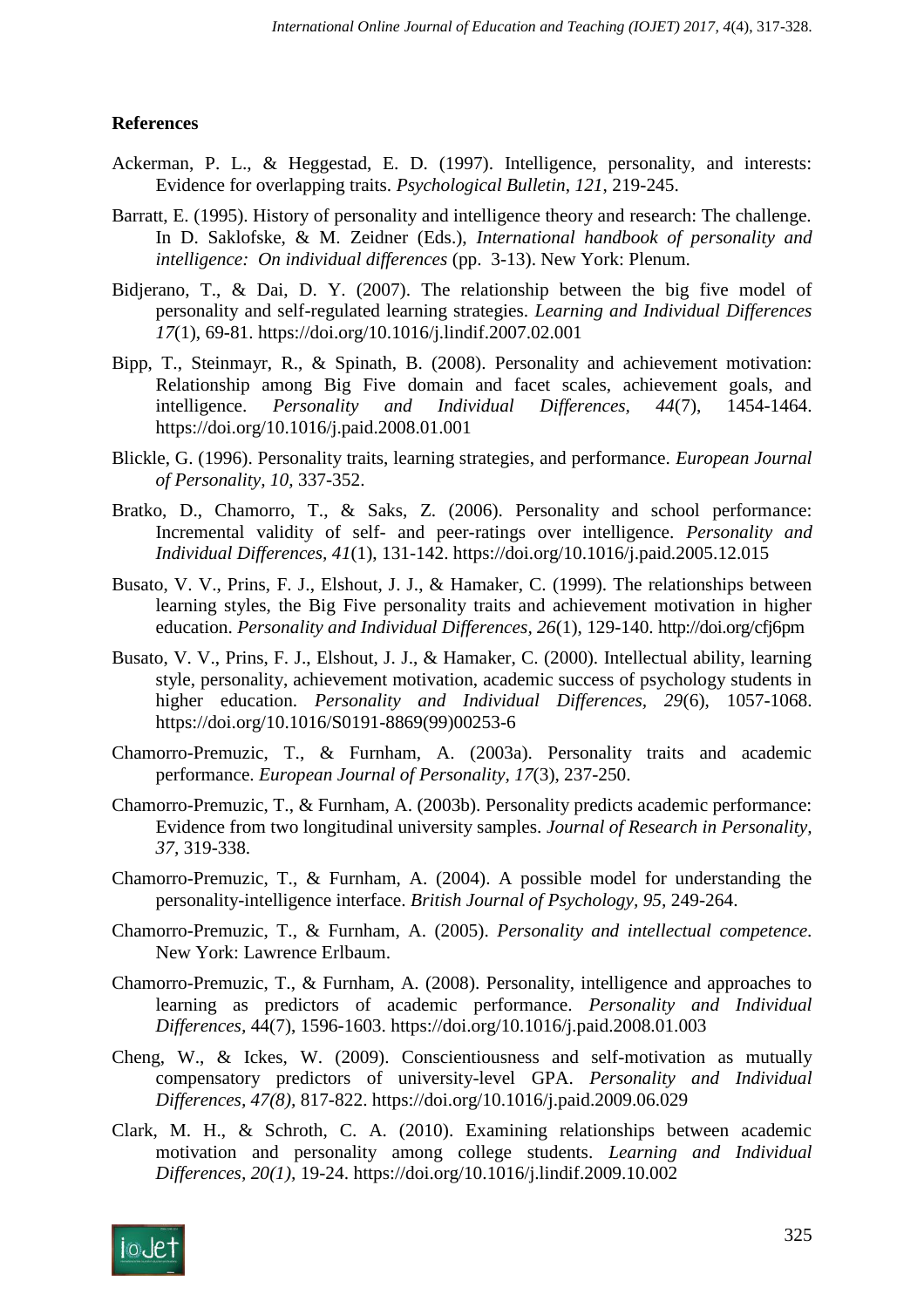- Conard, M. A. (2006). Aptitude is not enough: How personality and behavior predict academic performance. *Journal of Research in Personality, 40*(3), 339-346.
- Conrad, N., & Patry, M. W. (2012). Conscientiousness and academic performance: A mediational analysis. *International Journal for the Scholarship of Teaching and Learning, 6*(1), 1-14. https://doi.org/10.20429/ijsotl.2012.060108
- De Raad, B., & Schouwenburg, H. C. (1996). Personality in learning and education: A review. *European Journal of Personality, 10*, 303-336.
- Diseth, Å. (2003). Personality and approaches to learning as predictors of academic achievement. *European Journal of Personality, 17*(2), 143-155.
- Dörnyei, Z. (2005). *The psychology of the language learner: Individual differences in second language acquisition*. Mahwah, NJ: Lawrence Erlbaum.
- Duckworth, A. L., & Seligman, M. E. P. (2005). Self-discipline outdoes IQ in predicting academic performance of adolescents. *Psychological Science, 16,* 939-944.
- Duff, A., Boyle, E., Dunleavy, K., & Ferguson, J. (2004). The relationship between personality approach to learning and academic achievement. *Personality and Individual Differences,* 36(8), 1907-1920. https://doi.org/10.1016/j.paid.2003.08.020
- Farsides, T., & Woodfield, R. (2003). Individual differences and undergraduate academic success: The roles of personality, intelligence and application. *Personality and Individual Differences, 34*(7), 1225-1243. https://doi.org/10.1016/S0191-8869(02)00111-3
- Feyter, D. T., Caers, R., Vigna, C., & Berings, D. (2012). Unraveling the impact of the Big Five personality traits on academic performance: The moderating and mediating effects of self-efficacy and academic motivation*. Learning and Individual Differences, 22*(4), 439-448. https://doi.org/10.1016/j.lindif.2012.03.013
- Funder, D. C. (2001). *The personality puzzle (2nd Ed.).* New York: Norton.
- Furnham, A., Zhang, J., & Chamoro, T. (2006). The relationship between psychometric and self-estimated intelligence, creativity, personality and academic achievement. *Imagination, Cognition and Personality, 25*(2), 119-145. https://doi.org/10.2190/530V-3M9U-7UQ8-FMBG
- Furnham, A., & Monsen, J. (2009). Personality traits and intelligence predict academic school grades. *Learning and Individual Differences 19*(1), 28-33. http://doi.org/ctmr48
- Goldberg, L. R. (2001). International personality item pool. Retrieved from http://bit.ly/1AfXuFc
- Gray, E. K., & Watson, D. (2002). General and specific traits of personality and their relation to sleep and academic performance. *Journal of Personality, 70*(2), 177-206.
- Hakimi, S., Hejazi, E., & Lavasani, M. G. (2011). The relationships between personality traits and students' academic achievement. *Procedia - Social and Behavioral Sciences, 29*, 836-845. https://doi.org/10.1016/j.sbspro.2011.11.312
- Hogan, R., Hogan, J., & Roberts, B. W. (1996). Personality measurement and employment decisions: Questions and answers. *American Psychologists, 51*, 469-477.
- Komarraju, M., & Karau, S. J. (2005). The relationship between the big five personality traits and academic motivation. *Personality and Individual Differences, 39*(3), 557–567. https://doi.org/10.1016/j.paid.2005.02.013

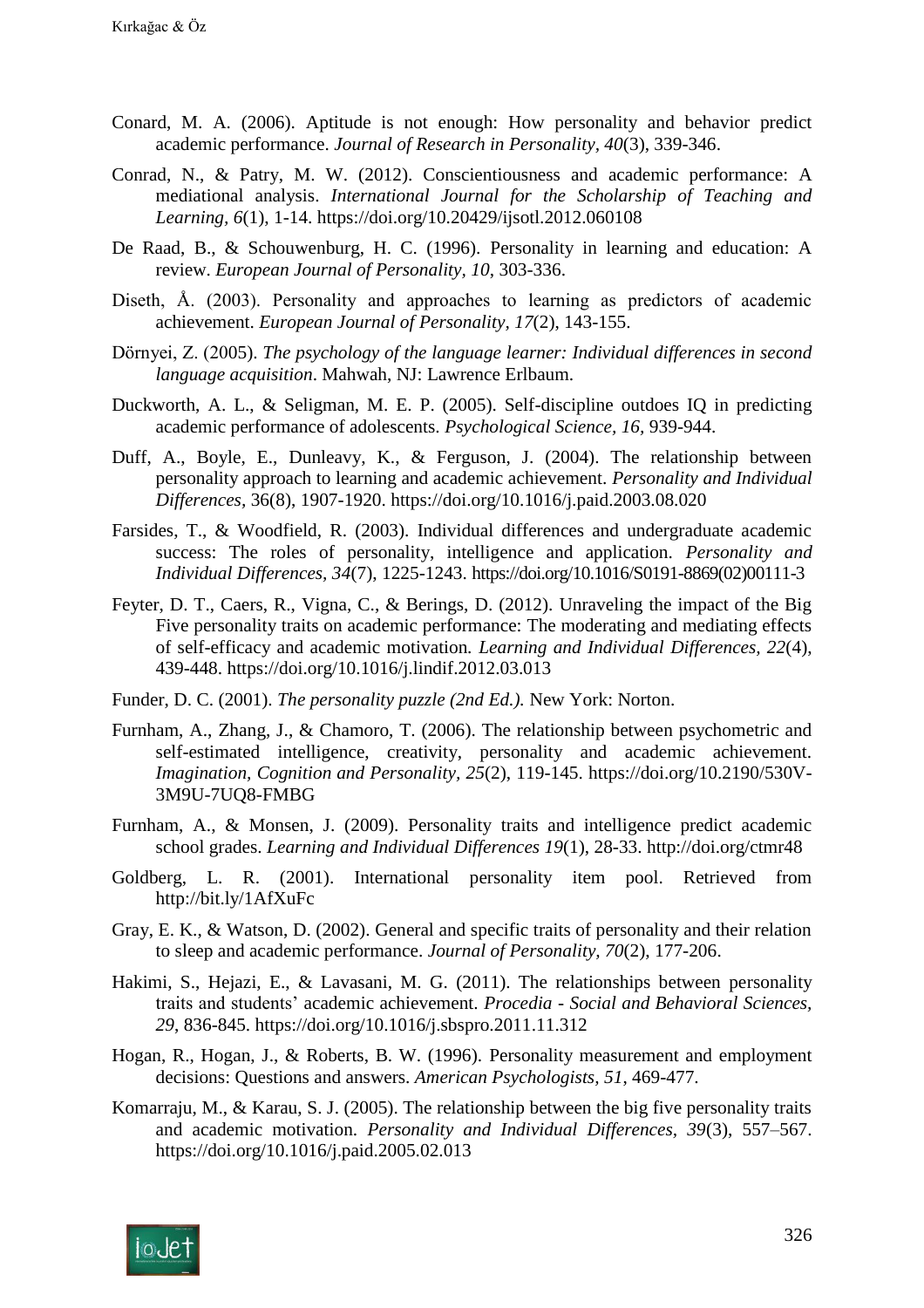- Komarraju, M., Karau, S. J., & Schmeck, R. R. (2009). Role of the Big Five personality traits in predicting college students' academic motivation and achievement. *Learning and Individual Differences, 19*(1), 47-52. https://doi.org/10.1016/j.lindif.2008.07.001
- Laidra, K., Pullmann, H., & Allik, J. (2007). Personality and intelligence as predictors of academic achievement: Across-sectional study from elementary to secondary school. *Personality and Individual Differences, 42*(3), 441-451. https://doi.org/10.1016/j.paid.2006.08.001
- Lounsbury, J. W., Sundstrom, E., Loveland, J. M., & Gibson, L. W. (2003). Intelligence, "Big Five" personality traits, and work drive as predictors of course grade. *Personality and Individual Differences,* 35(6), 1231-1239. https://doi.org/10.1016/S0191- 8869(02)00330-6
- Lounsbury, J. W., Tatum, H., Gibson, L. W., Park, S. H., Sundstorm, E., Hamrick, F., & Wilburn, D. (2003a). The development of a big five adolescent personality scale. *Journal of Psychoeducational Assessment, 21*(3), 111-133. http://doi.org/bdxkpk
- Lounsbury, J. W., Sundstrum, E., Gibson, L. W., & Loveland, J. L. (2003b). Broad versus narrow personality traits in predicting academic performance of adolescents. *Learning and Individual Differences, 14*(1), 65-75. https://doi.org/10.1016/j.lindif.2003.08.001
- Matthews, G. (1997). Extroversion, emotion, and achievement: A cognitive–adaptive model. In G. Matthews (Ed.), *Cognitive science perspectives on personality and emotion* (pp. 339−442). Amsterdam: Elsevier.
- Matthews, G., & Zeidner, M. (2004). Traits, states, and trilogy of mind: An adaptive perspective on intellectual functioning. In D. Y. Dai, & R. J. Sternberg (Eds.), *Motivation, emotion, and cognition: Integrative perspectives on intellectual functioning and development* (pp. 143-174). Mahwah, NJ: Lawrence Erlbaum.
- McCrea, R. R., & John, O.P. (1992). An introduction on five factor model and its implications. *Journal of Personality, 60*, 169-175.
- Nguyen, N. T., Allen, L. C., & Fraccastoro, K. (2005). Personality predicts academic performance: Exploring the moderating role of gender. *Journal of Higher Education Policy and Management, 27,* 105–116.
- Noftle, E. E., & Robins, R. W. (2007). Personality predictors of academic outcomes: big five correlates of GPA and SAT scores. *Journal of Personality and Social Psychology, 93*(1), 116-130.
- O'Connor, M. C. & Paunonen, S. V. (2007). Big five personality predictors of postsecondary academic performance. *Personality and Individual Differences, 43*(5), 971- 990. https://doi.org/10.1016/j.paid.2007.03.017
- Oswald, F. L., Schmitt, N., Kim, B. H., Ramsay, L. J., & Gillespie, M. A. (2004). Developing a biodata measure and situational judgment inventory as predictors of college student performance. *Journal of Applied Psychology*, *89*(2), 187-207.
- Öz, H. (2015). Big Five personality traits as predictor of academic motivation and achievement among prospective EFL teachers. Paper presented at the 6th World Conference on Learning, Teaching and Educational Leadership, WCLTA 2015 - 29-31 OCTOBER 2015, Paris, France.
- Poropat, A. E. (2009). A meta-analysis of the five-factor model of personality and academic performance. *Psychological Bulletin, 135,* 322-338.